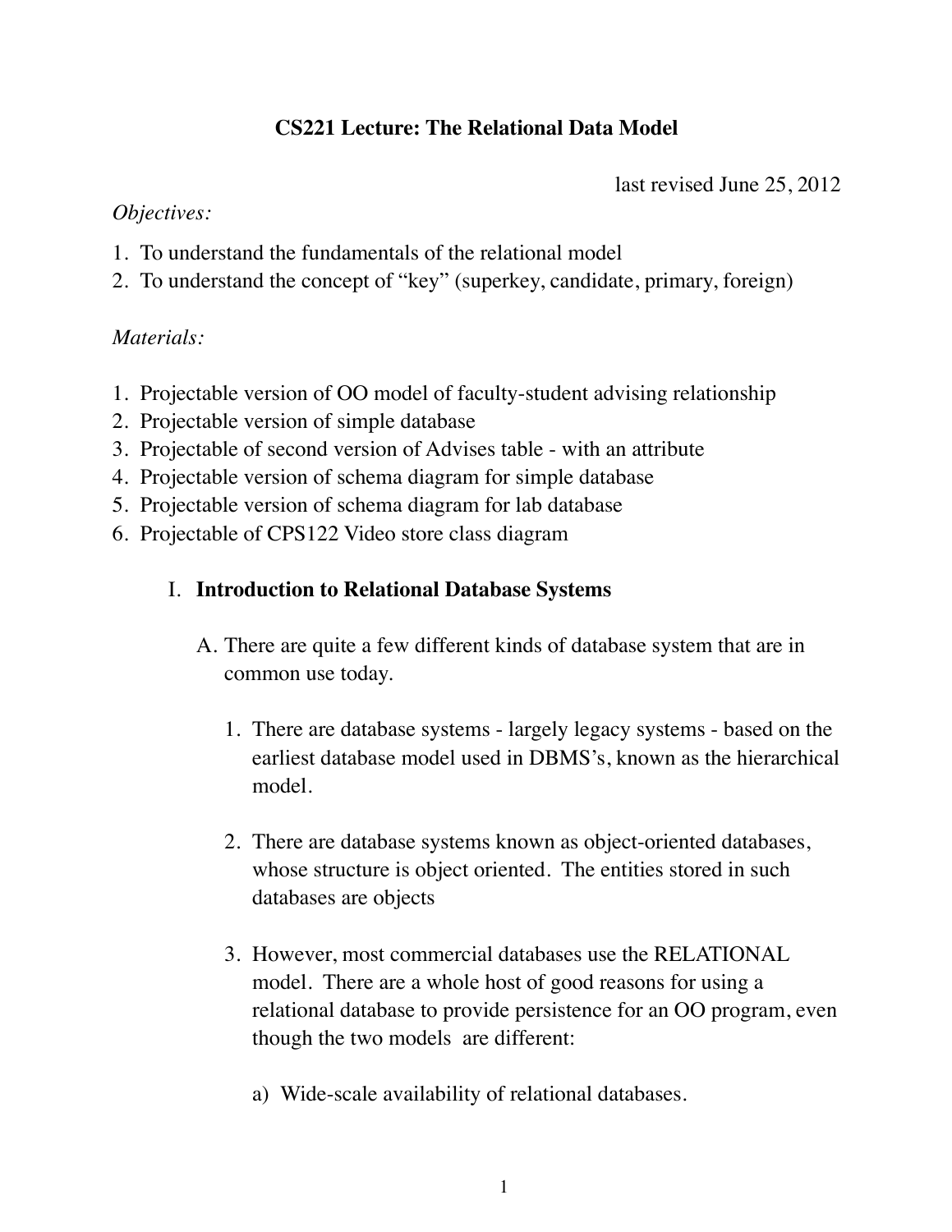- b) Standardization the relational model and the language most commonly used to access it are standardized.
- c) Legacy data many organizations have large quantities of data already stored in relational databases, which it would be nice to be able to access from OO programs.
- d) Ad-hoc queries: the relational model allows many operations on a database to be done interactively from a terminal session, without needing to write a specialized program. This facilitates extracting information from such a database as needed, without having to anticipate all possible queries and write software for them.
- e) Solid mathematical underpinnings: the relational model is grounded in the mathematics of sets and relations, and thus has a sound theoretical basis which we can use to reason about the behavior of relational databases.
- 4. For this reason, we'll devote the rest of this unit in the course to
	- a) Learning about the relational model
	- b) Learning about accessing data in a relational database using the most widely-used query language: SQL.
	- c) Learning how to access relational databases from Java programs.
	- d) Learning some of the rudiments of designing relational databases.
- 5. This is a big topic. (We offer an entire course on DBMS's, and that just scratches the surface.) We will look at only a small subset of it.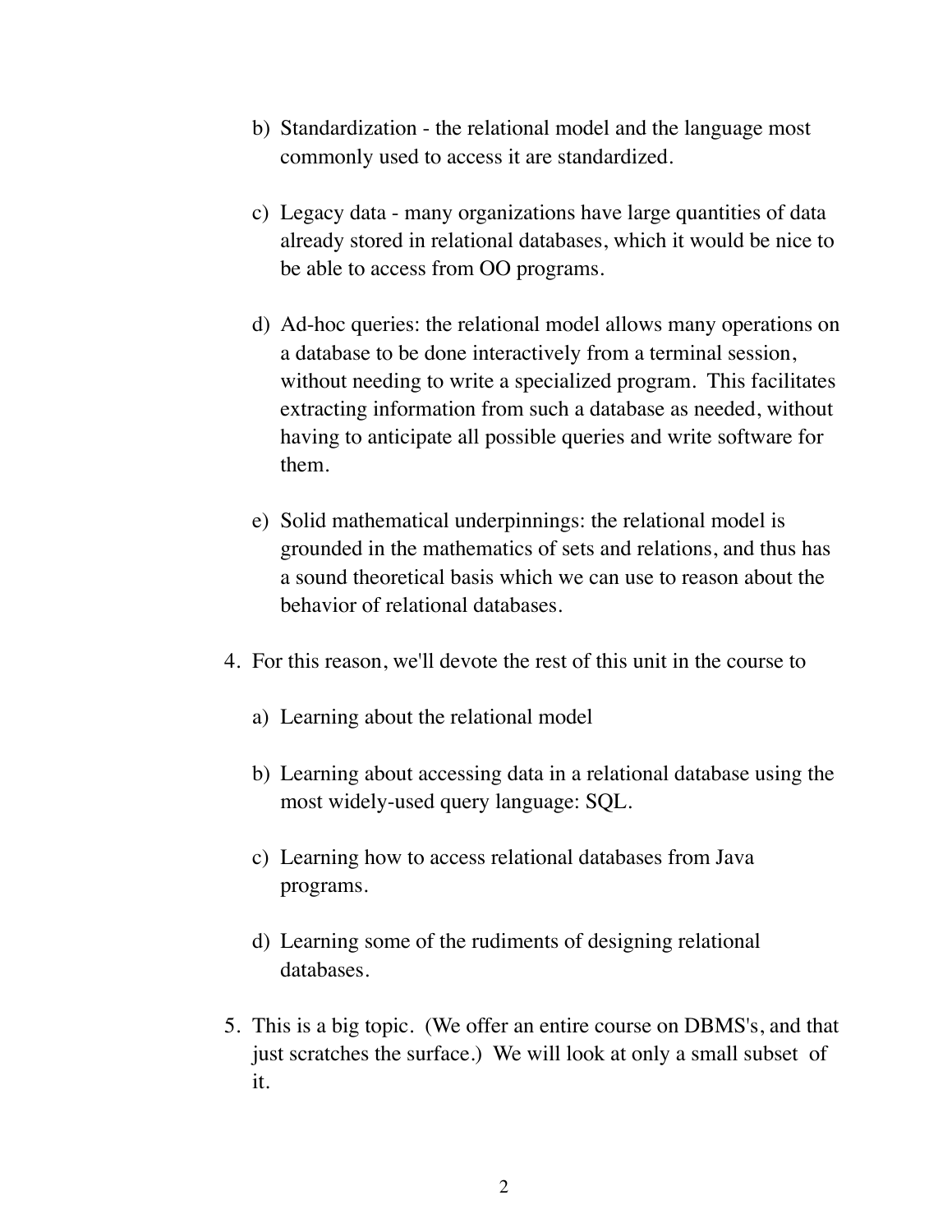- B. Since much of your prior experience has been with the object-oriented data model, we should note, at the outset, that the "OO world" and the "relational world" are two distinct worlds.
	- 1. They have distinct histories
		- a) OO: Comes out of the world of discrete simulation; much subsequent work arose motivated by the development of GUI's in the PC world - OO is the natural paradigm for designing a GUI.
		- b) Relational Database systems: comes out of the world of business data processing; much of the work has been done in the mainframe world. Database systems historically have had a strong batch processing flavor.
	- 2. They grew up in different parts of the world.
		- a) OO originated in Norway, and is very strong in Europe
		- b) Early work on relational databases was done by IBM and at Berkeley.
	- 3. In a couple of places, they have very distinct ways of handling certain key issues - which we will refer to as we get to them.
	- 4. Nonetheless, they also have some striking similarities, in some cases having discovered fairly similar solutions to certain problems.
	- 5. In recent years, the relational database model has been evolving toward the OO model, with facilities being added that correspond to facilities present in OO (though still handled in a quite different way). We deal with some of these in CPS352. For this series of lectures, however, we will deal with the "traditional" relational model.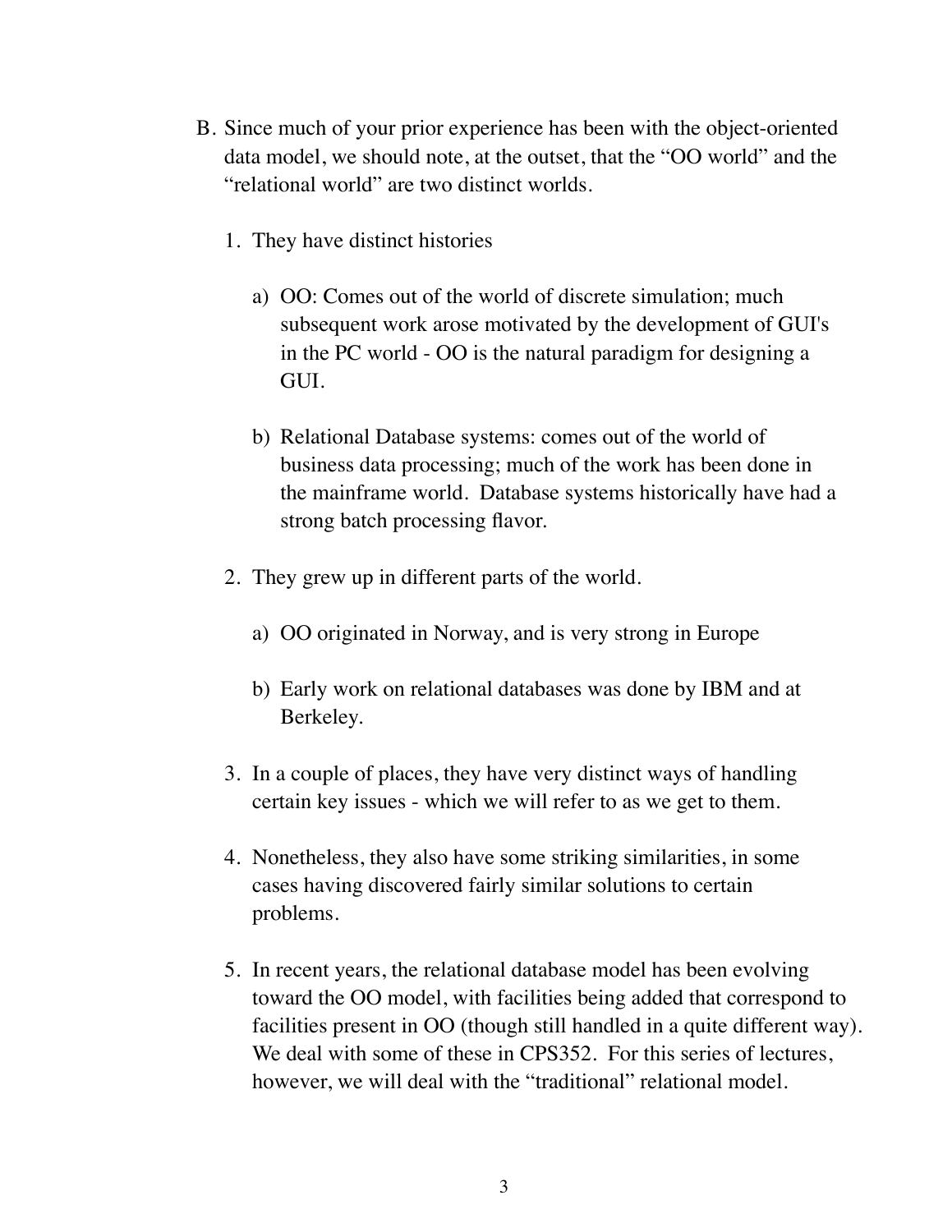- 6. For now, then, we will leave the OO world and enter the relational database world, with occasional glances back at OO.
- C. OO and the Relational data model differ on how they approach modeling some reality.
	- 1. In an OO model, we represent four basic kinds of things
		- a) Classes
		- b) Relationships between classes (e.g. inheritance)
		- c) Objects which belong to classes.
		- d) Relationships between objects (e.g. association, aggregation, and composition).

For example, consider how we would represent information about students and faculty advisors. We might construct a simple model like this:

**PROJECT** 



In our model, we have

- (1)Three classes
- (2)Inheritance relationships connecting two of these classes to the third.
- (3)Presumably, many objects belonging to the two concrete classes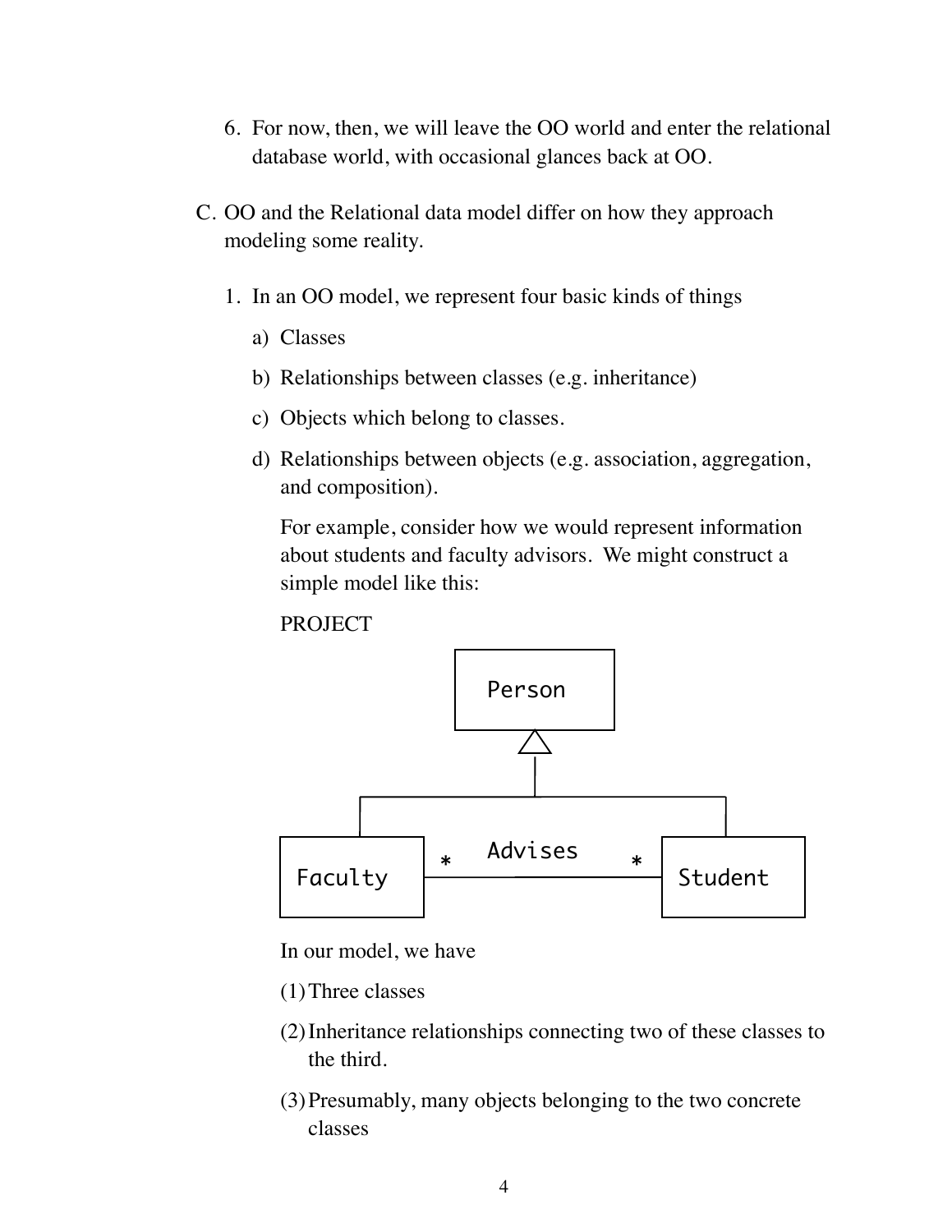- (4)An association connecting Faculty objects and Student objects
- 2. In the relational data model there is only one kind of thing: the relation or table.

Example: The following is a relational model similar to the above:

## PROJECT

|                    | Student  |           |         |
|--------------------|----------|-----------|---------|
| studentID lastName |          | firstName |         |
|                    |          |           |         |
| 1111111            | Aardvark | Anthony   |         |
| 2222222            | Cat      | Charlene  |         |
| 3333333            | Dog      | Donna     |         |
| 4444444            | Fox      | Frederick |         |
| 5555555            | Gopher   | Gertrude  |         |
| 6666666            | Zebra    | Zelda     |         |
| <u>Faculty</u>     |          |           |         |
| facultyID          | lastName | firstName | livesIn |
|                    |          |           |         |

| 1.            | Bjork   | Russell     | Beverly  |
|---------------|---------|-------------|----------|
| $\mathcal{P}$ | Brinton | Stephen     | Hamilton |
| 3             | Crisman | <b>Karl</b> | Lynn     |
| 4             | Levy    | Irvin       | Hamilton |
| 5             | Senning | Jonathan    | Hamilton |
| 6             | Stout   | Richard     | Ipswich  |
|               | Veatch  | Michael     | Danvers  |

## Advises

| studentID | facultyID |  |
|-----------|-----------|--|
|           |           |  |
| 1111111   | 1         |  |
| 2222222   | 2         |  |
| 3333333   | 1         |  |
| 3333333   | 5         |  |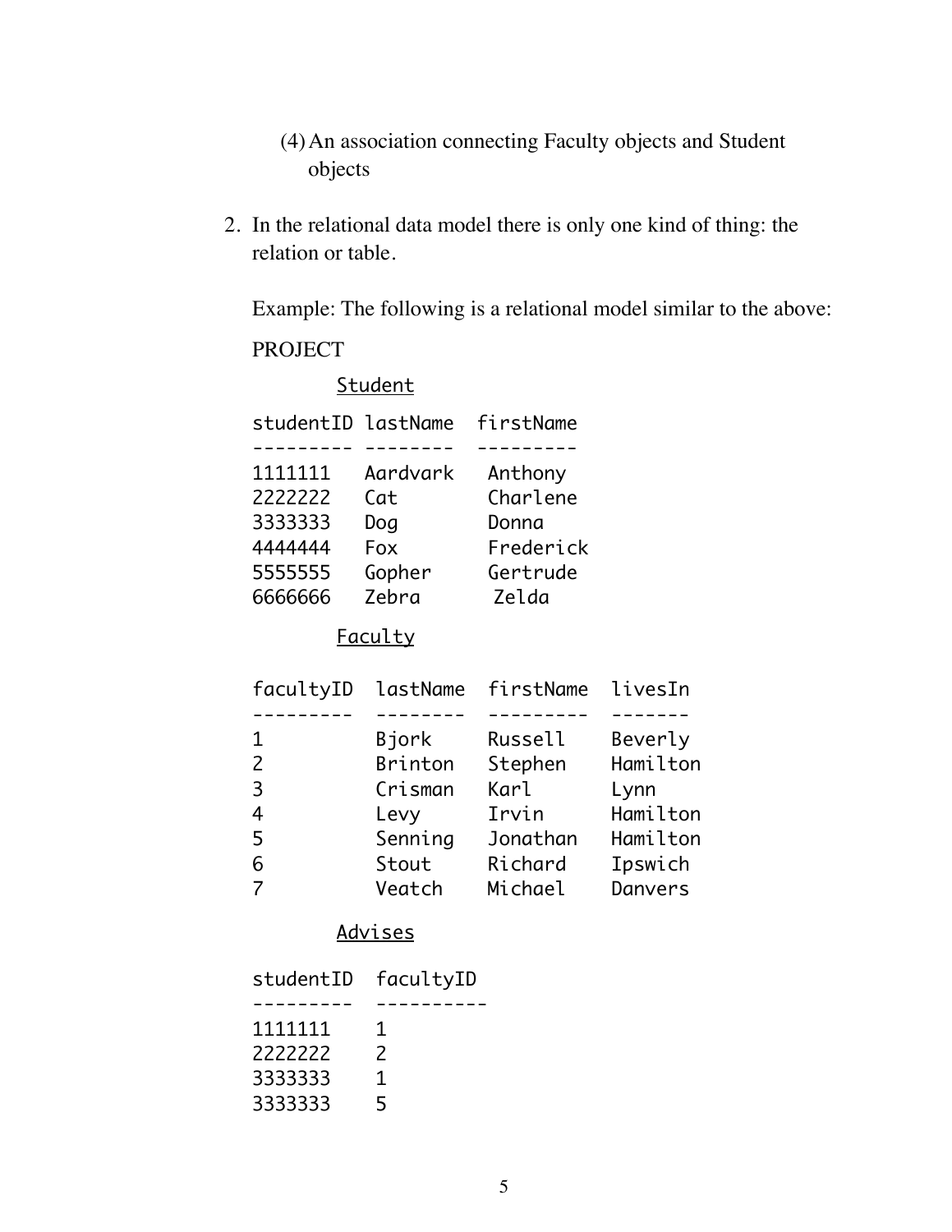- a) There are three tables.
	- (1)Two correspond directly to two of the classes in the OO model
	- (2)The third corresponds to the association.
- b) There is no table corresponding to the Person base class, and no representation of the inheritance relationship. (Extended relational models do have mechanisms for representing inheritance, but we will defer that discussion to CPS352).
- c) The individual "objects" are represented by rows in the Faculty and Student tables, The individual relationships between them is represented by rows in the Advises table.
- 3. In the relational data model, relations or tables actually serve two different purposes
	- a) Some represent entity sets i .e. sets whose elements are (real or abstract) things. Entities have identity and state, but the basic relational model has no mechanism for representing behavior. (Extended relational models do have mechanisms for representing behavior, but again we will defer that discussion to CPS352).

(Thus, a relational database typically does not deal with controller or boundary classes (for which behavior is the main thing))

b) Others represent relationship sets - i.e. sets whose elements are relationships between entitites appearing in other tables.

Each row represents the existence of a relationship (association) between one student entity and one faculty entity - i.e. the first row indicates that Bjork advises Anthony Aardvark.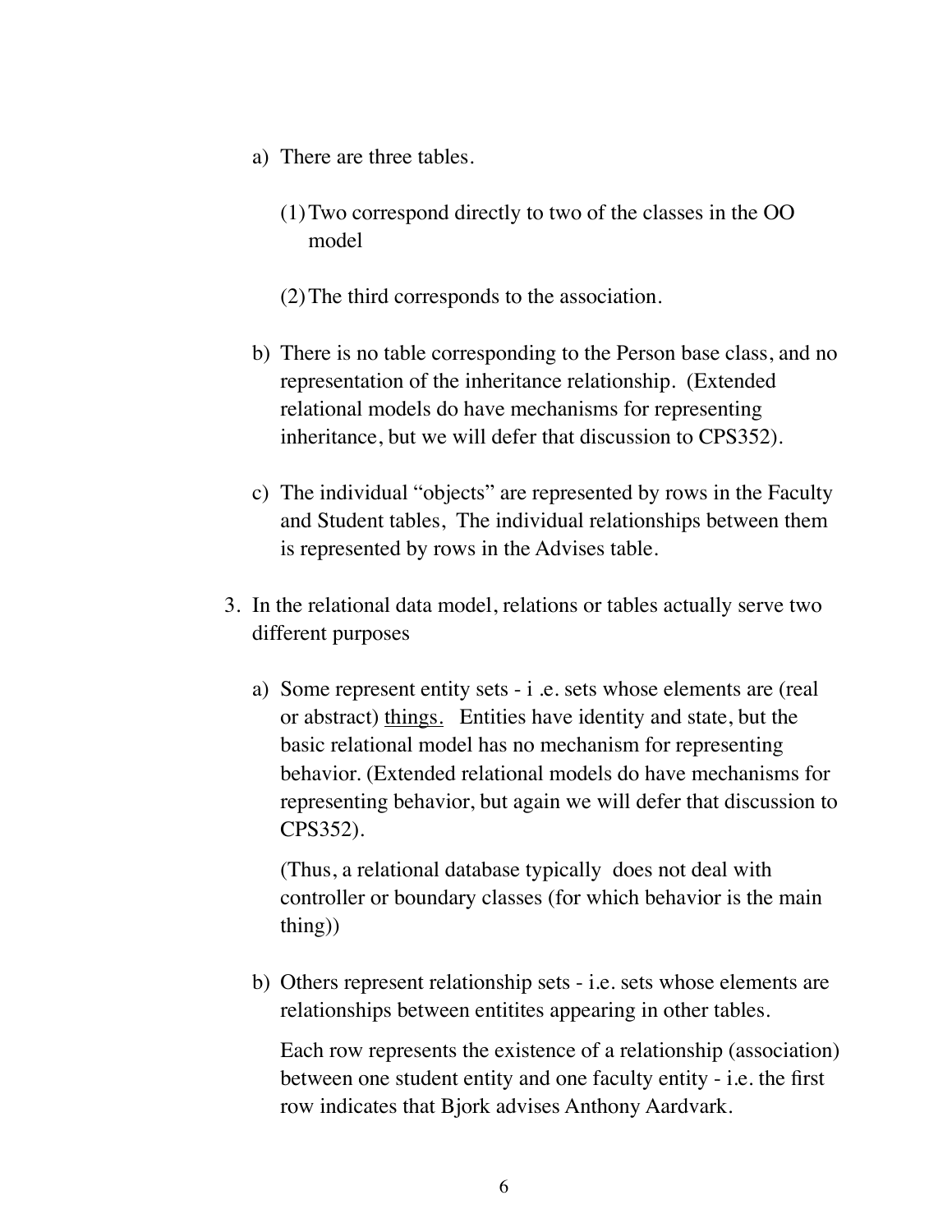- c) Actually, it is sometimes the case that one will have a table that serves both of these purposes.
- 4. Thus, though OO and Relational systems are somewhat similar in the way they handle entities, they are quite different in the way they handle relationships.
	- a) In an OO system, entities and relationships are represented in totally different ways - the one by objects belonging to some class, the other by either a reference or a collection of references.
	- b) In a relational system, entities are relationships are represented in exactly the same way - by relations (tables).
	- c) But if the association itself has attributes, then in an OO system, it is objectified as a relationship class - i.e a very different representation is used. In a relational system, there is no change to way it is represented - e.g. if the "Advises" relationship included a "lengthOfTiime" attribute, it could be represented by a table like the following (which simply adds a column for the attribute):

| Advises |               |                                  |
|---------|---------------|----------------------------------|
|         |               | studentID facultyID lengthOfTime |
|         |               |                                  |
| 1111111 | 1             |                                  |
| 2222222 | $\mathcal{P}$ | 1                                |
| 3333333 | 1             | 3                                |
| 3333333 | 5             | 1                                |
|         |               |                                  |

PROJECT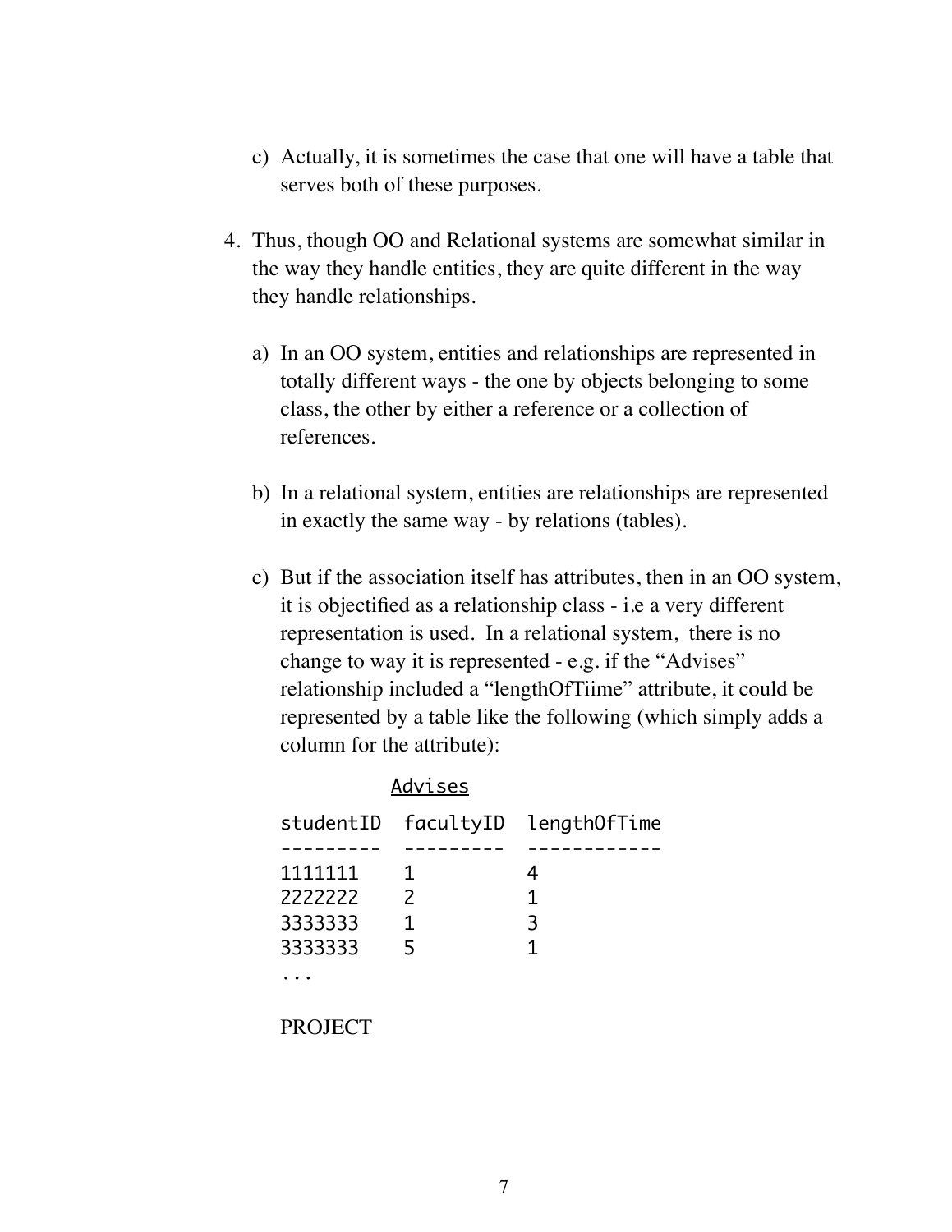## II. **The "Key" Concept**

- A. The example we just looked at illustrates another crucial notion in a database systems - the concept of a key.
	- 1. This concept is why we chose to use the studentID and facultyID to represent the fact that Bjork advises Anthony Aardvark, rather than the two names.
	- 2. We now explore this concept in detail.
- B. In the relational model, a relation (table) is a set, in the mathematical sense that is, each of its members must be distinct. This implies that the members of a relation must be DISTINGUISHABLE - there must be some difference among them whereby we can tell them apart.

Normally, we expect that the value(s) of a single attribute or a group of attributes will suffice to distinguish one member of a relation from all others.

*EXAMPLE*: In the relation Student, one of the attributes is studentID. We ensure (when students are admitted) that each student has a student ID distinct from all others - though it might be that two students happen to have the same name.

- C. Superkey We call any set of attribute values which suffices to distinguish one member of an entity set from all others a superkey for that entity set.
	- 1. In general, there can be many superkeys for a given entity set.

*EXAMPLE:* For the relation Faculty, the faculty *ID* is a superkey. But if we insist that no two faculty can have the same name, then so is lastName + firstName.

*EXAMPLE:* For the entity set Faculty, livesIn is <u>not</u> a superkey.

*EXAMPLE:* In the case of Student, studentID is a superkey. However, in general, we would not expect a student's name to be a superkey for the entity set - we can easily have two students with the same name.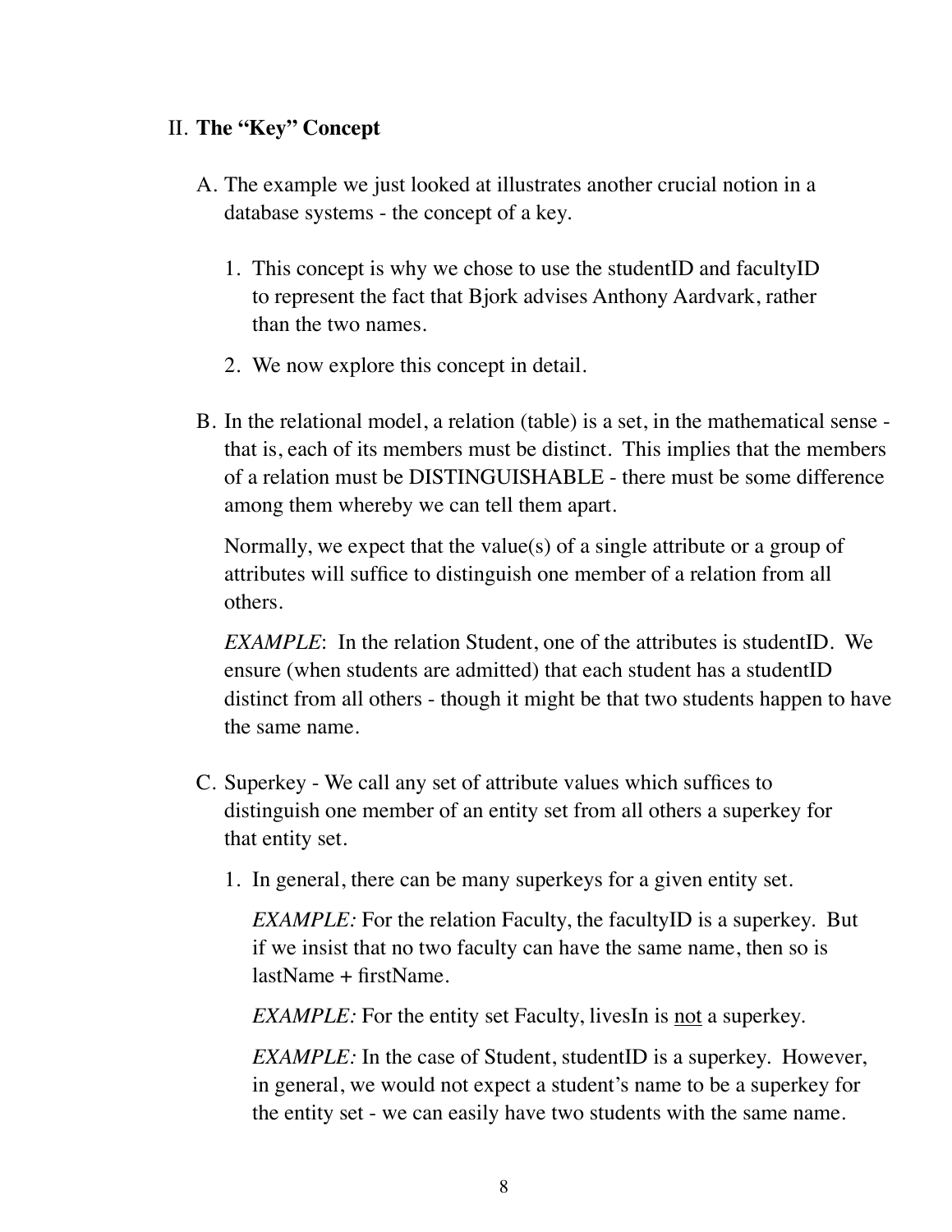2. Indeed, if a given set of attributes is a superkey, then any superset of those attributes is also a superkey.

*EXAMPLE:* Since studentID is a superkey for Students, so is  $studentID + lastName.$ 

3. Sometimes a superkey needs to be composite - i.e. to consist of more than one attribute

*EXAMPLE:* In a library, books are identified by call number. But a library might have more than one copy of some book. In this case, each copy is given a unique copy number (copy 1, copy 2 ...) In this case, the attributes callNumber + copyNumber together are a superkey, though neither is by itself - we can't have books that have both the same callNumber and the same copyNumber (though we could have two copies of any one callNumber, or "copy 2" of two different books).

4. Note that - in almost every case - the complete set of attributes for an entity is a superkey for the entity set. All of the examples we work with in this course will have this property.

In many cases, this is uninteresting, though we will encounter entity sets for which the full set of attributes is the only possible superkey.

5. Finally, note that the notion of superkey is determined by the logic of the database scheme, not by a particular instance.

*EXAMPLE*: Suppose that, at a certain point in time, a college had no two students with the same name. That would not make lastName + firstName a superkey for Student, because there is no inherent reason why two students couldn't have the same lastName + firstName.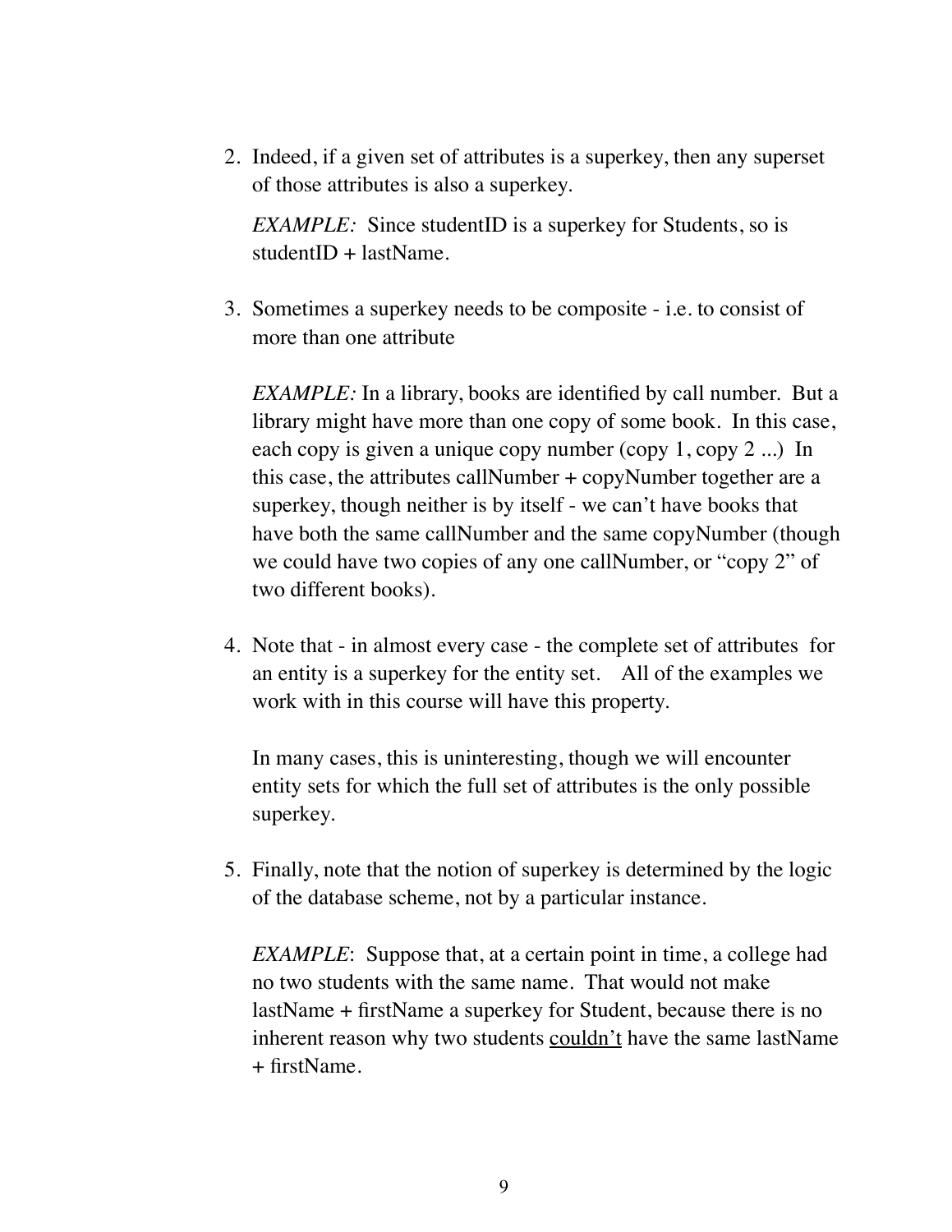D. Candidate key - a candidate key is a superkey which has no proper subsets that are also superkeys - i.e. it is, in some sense minimal.

*EXAMPLE:* For our college example, for Faculty, both facultyID and lastName + firstName are candidate keys (assuming we disallow having two faculty with the same name). However, the combination facultyID + livesIn, though a superkey, is <u>not</u> a candidate key.

- E. Primary key the primary key of an entity set is a particular candidate key chosen by the database designer as the basis for uniquely identifying entities in the entity set.
	- 1. Candidate keys are called that because they are candidates for being chosen as the primary key.
	- 2. If a given entity set has only one candidate key, then the choice of primary key is obvious. But if there are multiple candidate keys, the database designer must choose one to be the primary key.

*EXAMPLE:* For Faculty, if we disallowed having two faculty with the same name, we could choose either facultyID or lastName + firstName as the primary key. (In this case, we would almost certainly choose facultyID, because it's simpler and wouldn't "break" if we did hire two faculty with the same name.)

- 3. Note that it's often the case that, in establishing the attributes for an entity, we include some "ID" attribute that is a natural choice for primary key - e.g. studentID, facultyID.
- 4. As a matter of good design, we always identify a primary key for each relation (table) we create in a relational database. Often, the primary key attribute(s) is/are underlined when describing a relation scheme.

*EXAMPLE:* The attributes of Faculty could be represented as facultyID, lastName, firstName, livesIn.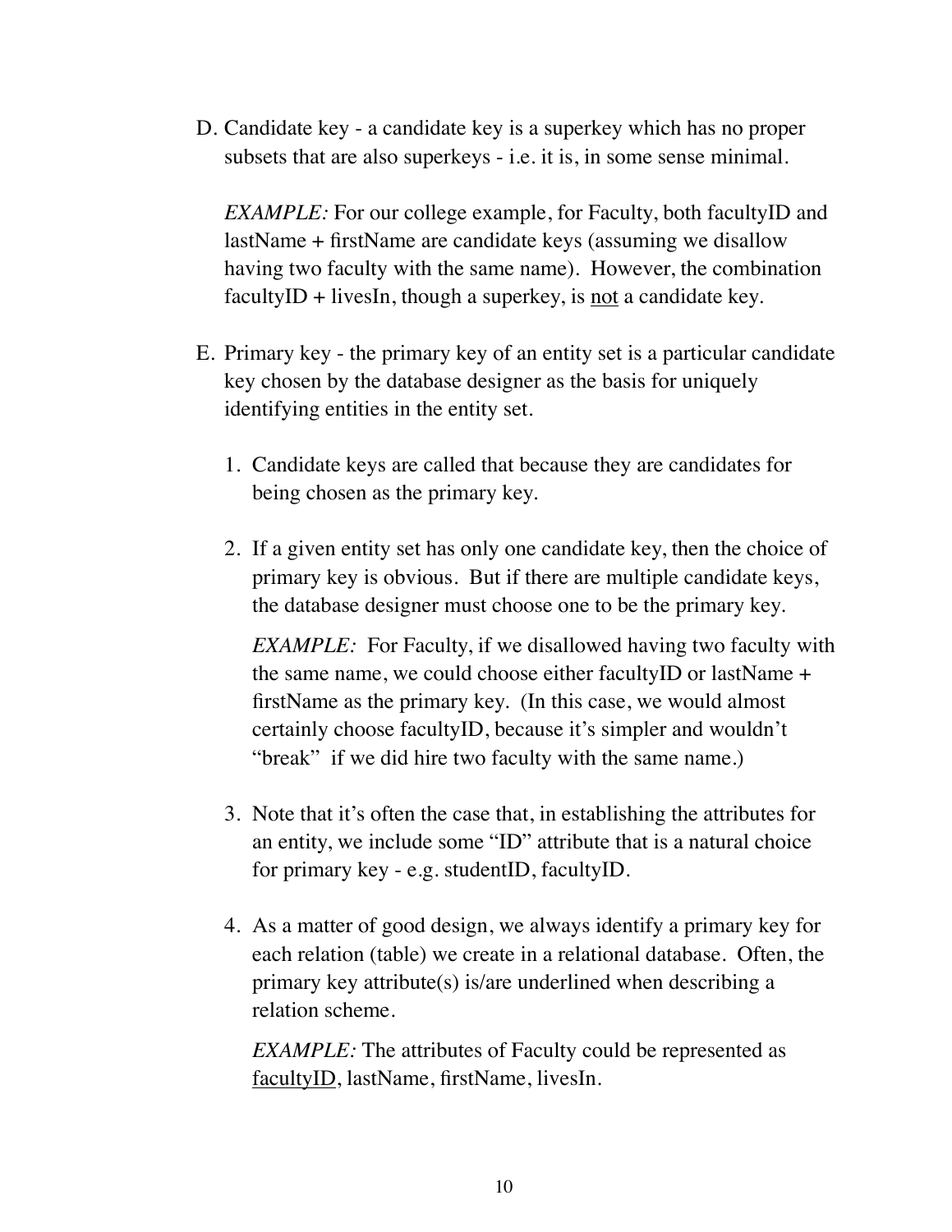- F. What about relations (tables) that represent relationships? Since relations are always sets, they, too, need a primary key.
	- 1. The primary key of a relation that represents a relationship between entity sets is generally the union of the primary key attributes of all of the entity sets it relates.

*EXAMPLE:* If studentID is the primary key for Student, and facultyID is the primary key for Faculty, then studentID  $+$ facultyID is the primary key for Advises.

Note that there are multiple rows for studentID 3333333 and for facultyID 1, but there can be only one row for studentID 33333333 and facultyID 1.

- 2. The primary key of a relation (table) representing a relationship is thus typically composite - and may be the whole scheme (if the relationship has no attributes of its own).
- 3. An exception to this statement occurs in the case of a relationship that is 1 to anything (or 0..1 to anything). In this case, the primary key of the other entity is also, by itself, the primary key for the relationship, since no two rows could contain the same value.

*EXAMPLE:* Suppose we represented information about a library by entities Borrower (primary key borrowerID) and Book (primary key callNumber + copyNumber), together with a CheckedOut relationship (with columns borrowerID, callNumber, copyNumber and dateDue). By the "primary key of a relationship is the union of the primary keys of the entities" rule, the primary key for CheckedOut should be borrowerID + callNumber + copyNumber. But since the relationship is 1 .. many from Borrowers to Books (a book can only be checked out to one person at a time), callNumber + copyNumber alone is a candidate key and therefore the primary key.

4. Note that, while we sometimes have a choice to make concerning the primary key for an entity set (if there are several candidate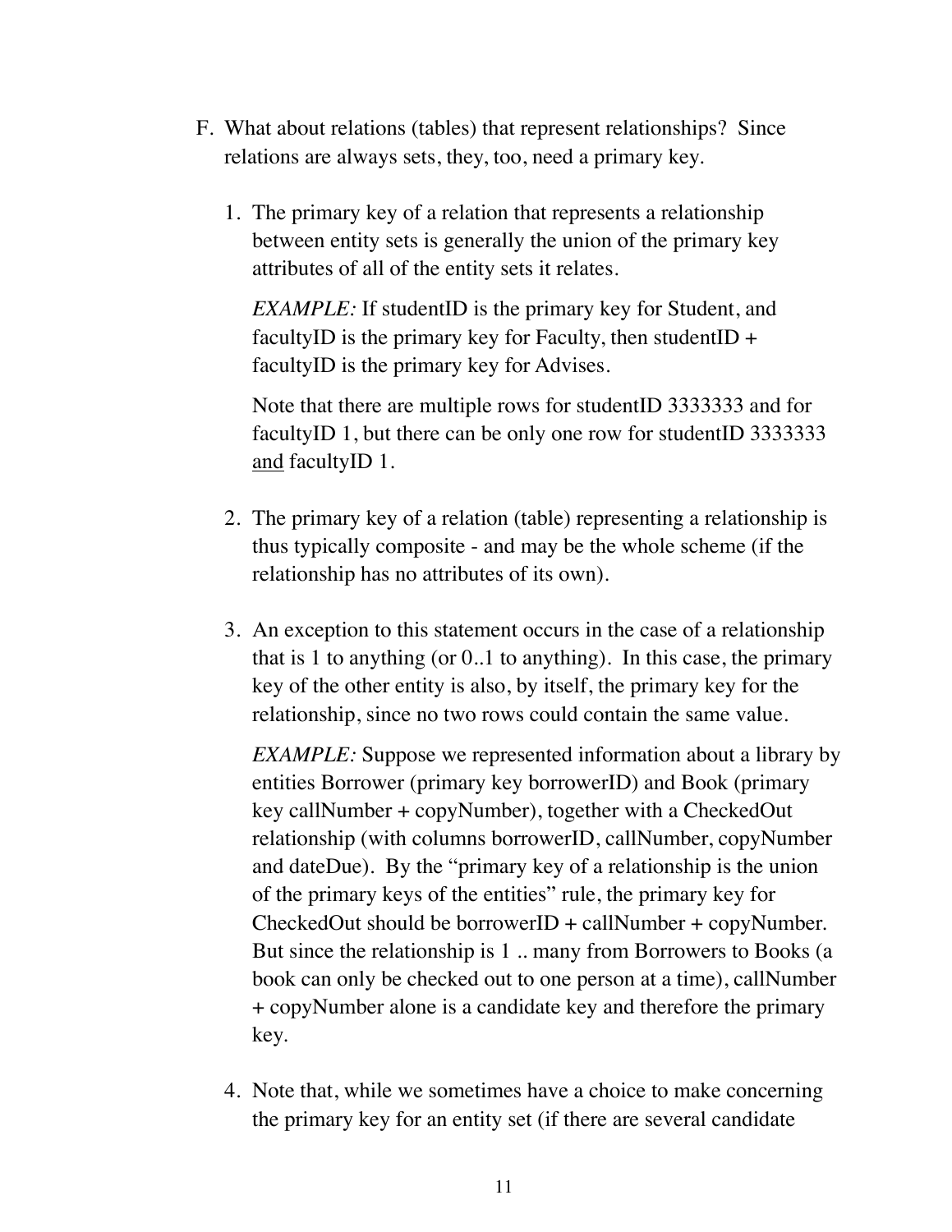keys), we have no such choice to make for a relationship set - once the primary keys of the participating entities are specified, so is the primary key of the relationship set.

- G. When a relation (table) includes the primary key of another relaton (table), the included key is called a FOREIGN KEY.
	- 1. Foreign keys necessarily occur in relations (tables) representing relationships

*EXAMPLE*: In the Advises table, borrowerID is a foreign key and facultyID is a foreign key.

2. Foreign keys can occur in other relations (tables) as well.

For example, suppose we have a Departments table, with each department identified by a department code (e.g. CS). Suppose further that we include a "firstMajor" attribute in our Student table. Of necessity, the value of this attribute must be a valid department code (you can't major in ZZ at Gordon) - so we consider this attribute to be a foreign key.

- H. It is with regard to keys that there is another fundamental distinction between the OO model and the relational model.
	- 1. In the OO model, objects have identity, state, and behavior. In particular, we insist that two different objects can have distinct identity, even if their state happens to be the same.

*EXAMPLE:* Suppose two different people have bank accounts that both happen to have a balance of \$100. Those are still distinct bank accounts, even though their state is the same.

2. In the relational model, an entity set is a set. Therefore, two different entities are not allowed to have identical attributes - they must at least differ in their primary key. Thus, "identity" and "state" are not two distinct concepts, but one.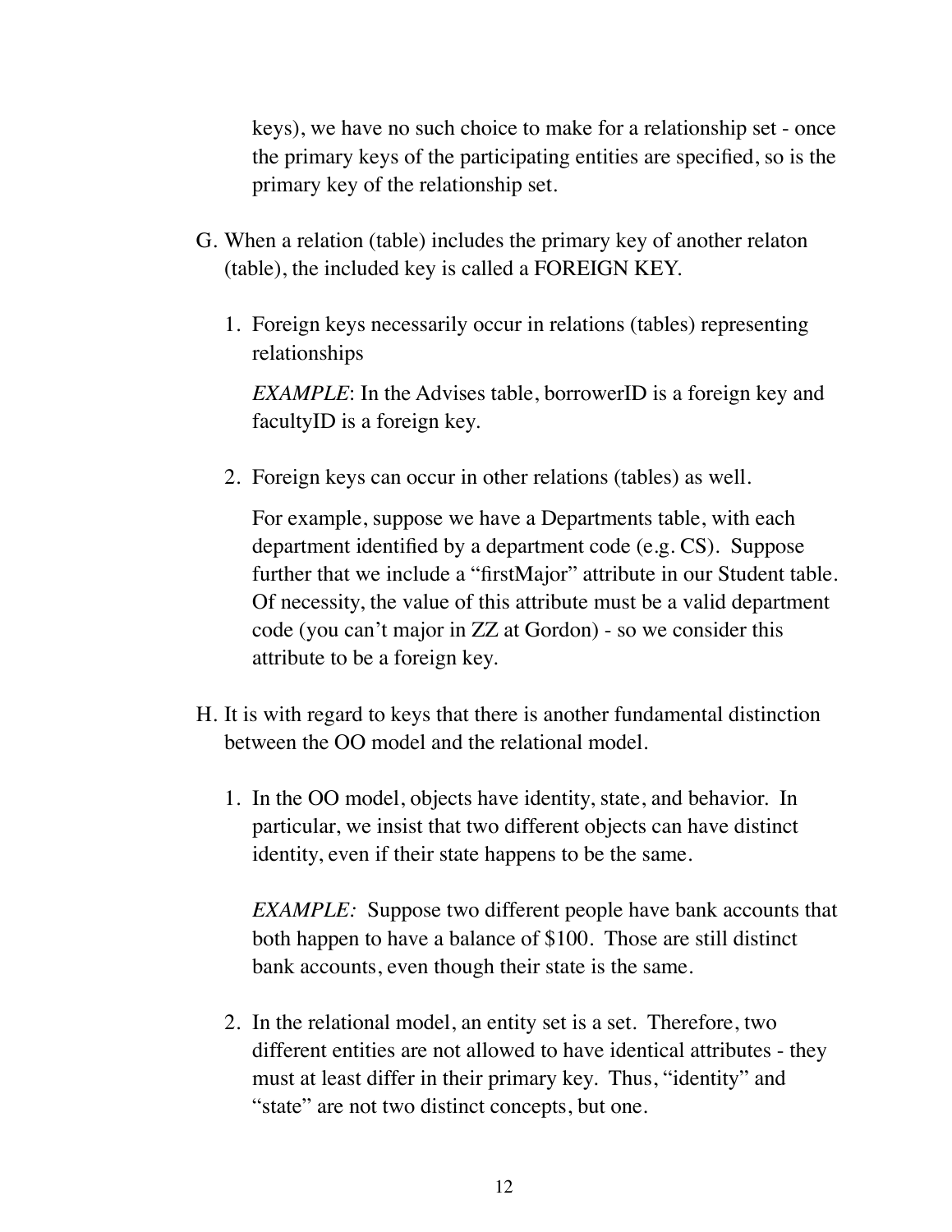- 3. This point of divergence is often moot, because in designing either an OO system or a relational database we often include an attribute in each entity precisely for the purpose of serving as a unique identifier - either a naturally occurring one (e.g. SSN) or one created for that purpose (e.g. a Gordon College student ID).
- 4. Actually, in an OO system each object does have an "attribute" that that is always unique. What is it?

#### *ASK*

The location in memory where the object is stored - represented by the reserved word this

(But we don't really regard this as an attribute or store it persistently.)

#### III.**Schema Diagrams**

- A. The structure of a relational database is called its schema.
- B. A schema can be depicted graphically using a schema diagram. In some sense, a schema diagram plays a role similar to that of a class diagram for an OO system.
- C. The following is a schema diagram for the very simple database we have been using for examples:



### **PROJECT**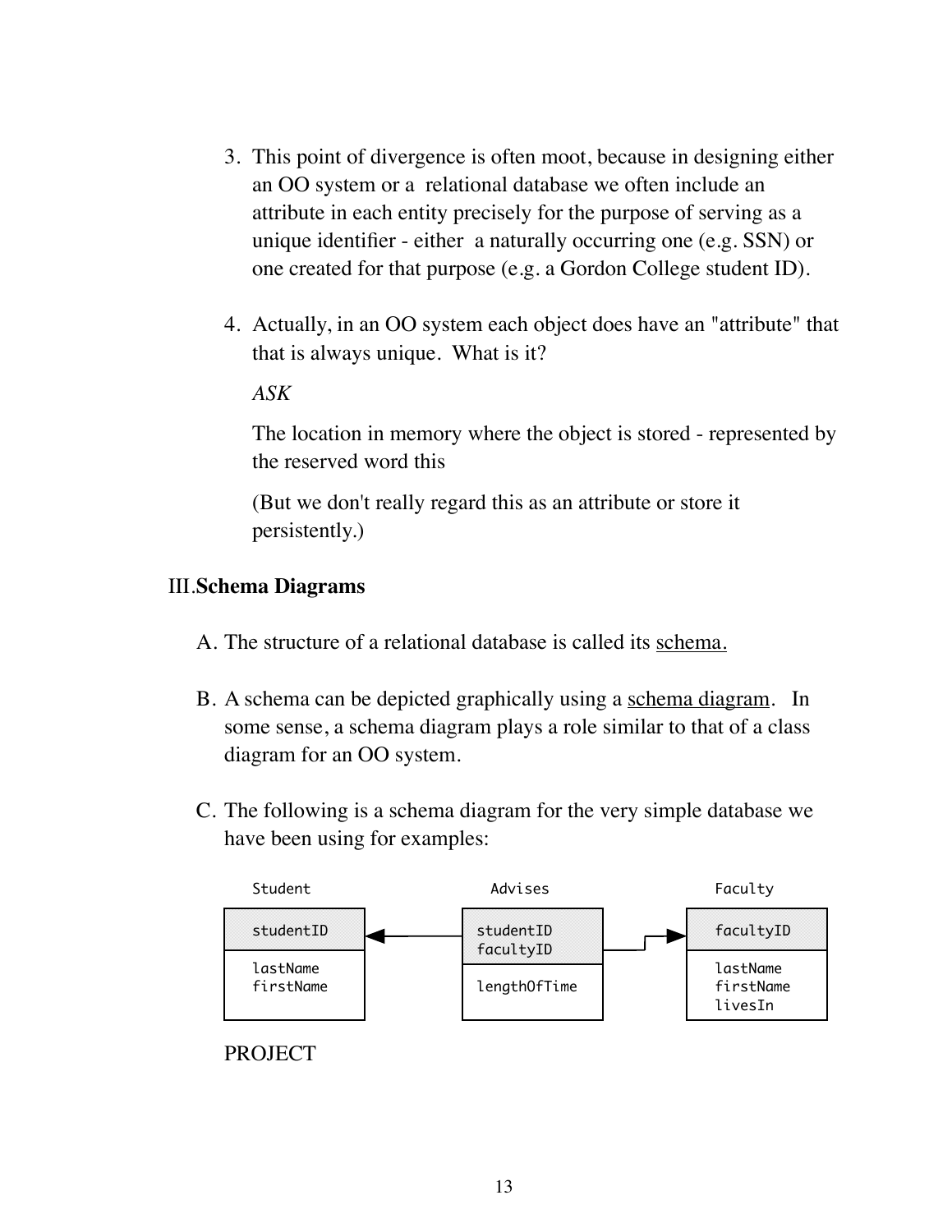- 1. Each box represents a relation (table). Each relation (table) has a name.
- 2. Each name inside the box represents an attribute (column in the table).
- 3. The box is divided by a horizontal line. The attributes above the line (in the shaded section of the box) constitute the primary key. (If there are two or more attributes, then the primary key is composite). Those below the line are not part of the primary key.

If a relation is "all key" (i.e. every attribute is part of the primary key), the box is not divided at all - hence a box without a horizontal line represents an "all key" relation.

- 4. Each foreign key is connected by an arrow to the place where the key is defined, typically as (part of) the primary key of some other relation.
- D. The following is a more complicated schema diagram for the database we will be using in lab.

Note: This schema assumes that "professor\_name" is a superkey - which is, in fact, the way Gordon's current system works. (A professor name may be something like Dewees-Boyd, I or Dewees-Boyd, M to distinguish Ian DeWeese-Boyd from Margie DeWeese-Boyd.

## PROJECT; GO OVER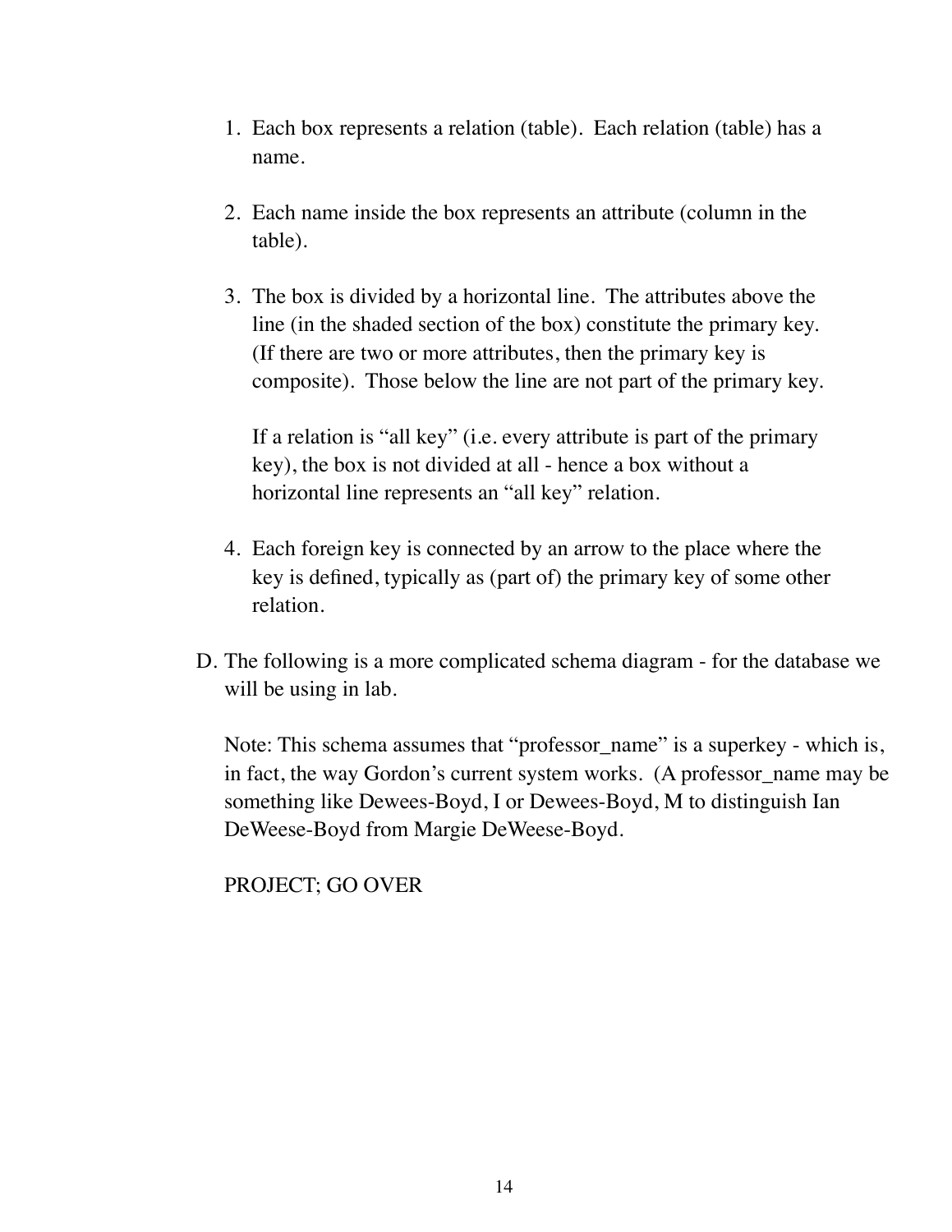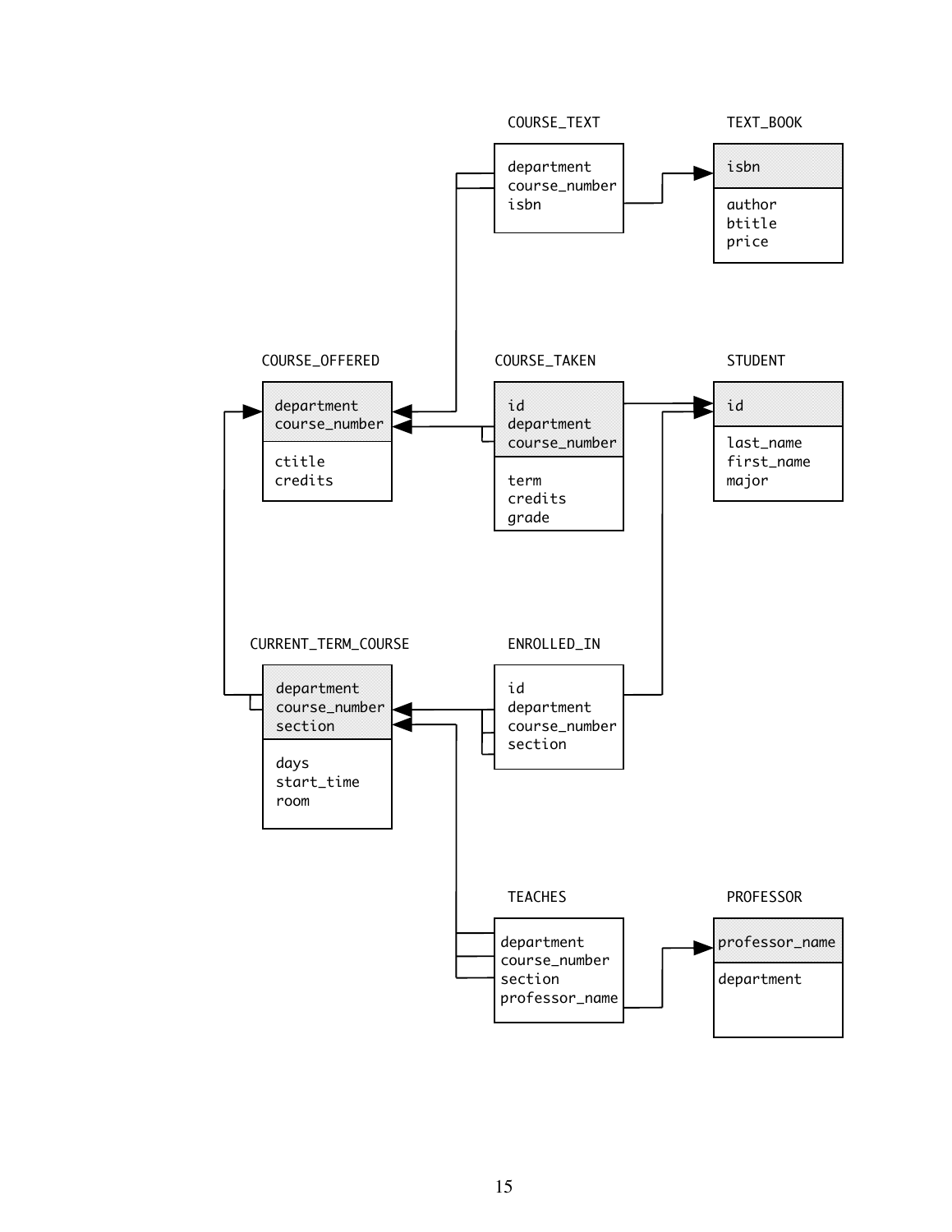## IV.**Some other Differences between OO and Relational Systems**

- A. We have already seen some key differences between OO and relational systems.
	- 1. The representation of both entities and relationships using the same basic approach: tables.
	- 2. The "key" concept.
	- 3. The related notion that identity is established by values of attributes.
	- 4. We now consider a few more.
- B. The relational model requires attributes to be simple, atomic, single values. This is not a requirement in some other database models, nor is it a requirement in OO, and represents one place where some work may need to be done when using a relational database with an OO system.
	- 1. EXAMPLE: If an address is stored as street address, city, state, and zip, then a table cannot have an "address" column. Instead, it must have streetAddress, city, state, and zip columns. (Attributes cannot be composite).
	- 2. EXAMPLE: if one of the pieces of information we store about a person is the cities in which they have lived, we cannot have a "cities" column in a table describing the person. Instead, we must use a separate table representing the relationship between the person and the various cities the person has lived in - e.g.

not: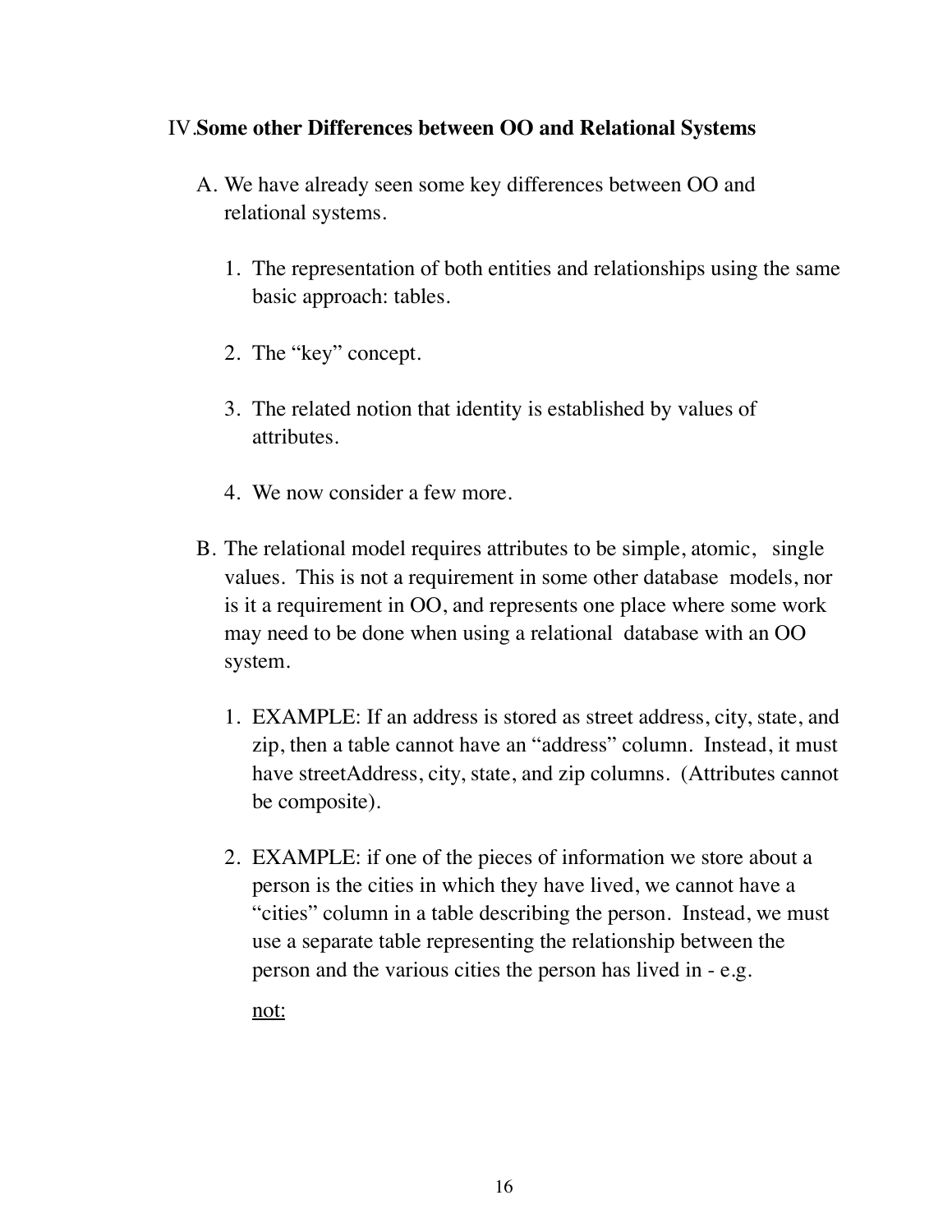

but rather:



C. Sometimes, we will not know the value of a particular attribute for a particular entity, or it somehow does not apply in a particular case - in which case the value of that attribute is said to be NULL.

*EXAMPLE:*

Course grades are assigned at the end of a semester. Thus, while a course is in progress, there will be a row in the EnrolledIn table for each Student in the course, but the grade attribute in each row will be NULL.

- 1. Note that this appears similar to the concept of a null reference in a language such as Java. But it is not the same.
- 2. One property of NULL is that it is never treated as any value during a query - the principle being that, since NULL means we don't know a value, it should never participate in any query.

## *EXAMPLE:*

Suppose we are calculating the GPA for a student. The NULL grades for courses the student is taking now don't count. (Notice that this gives quite a different result than what we would get if we took the grade to be 0!)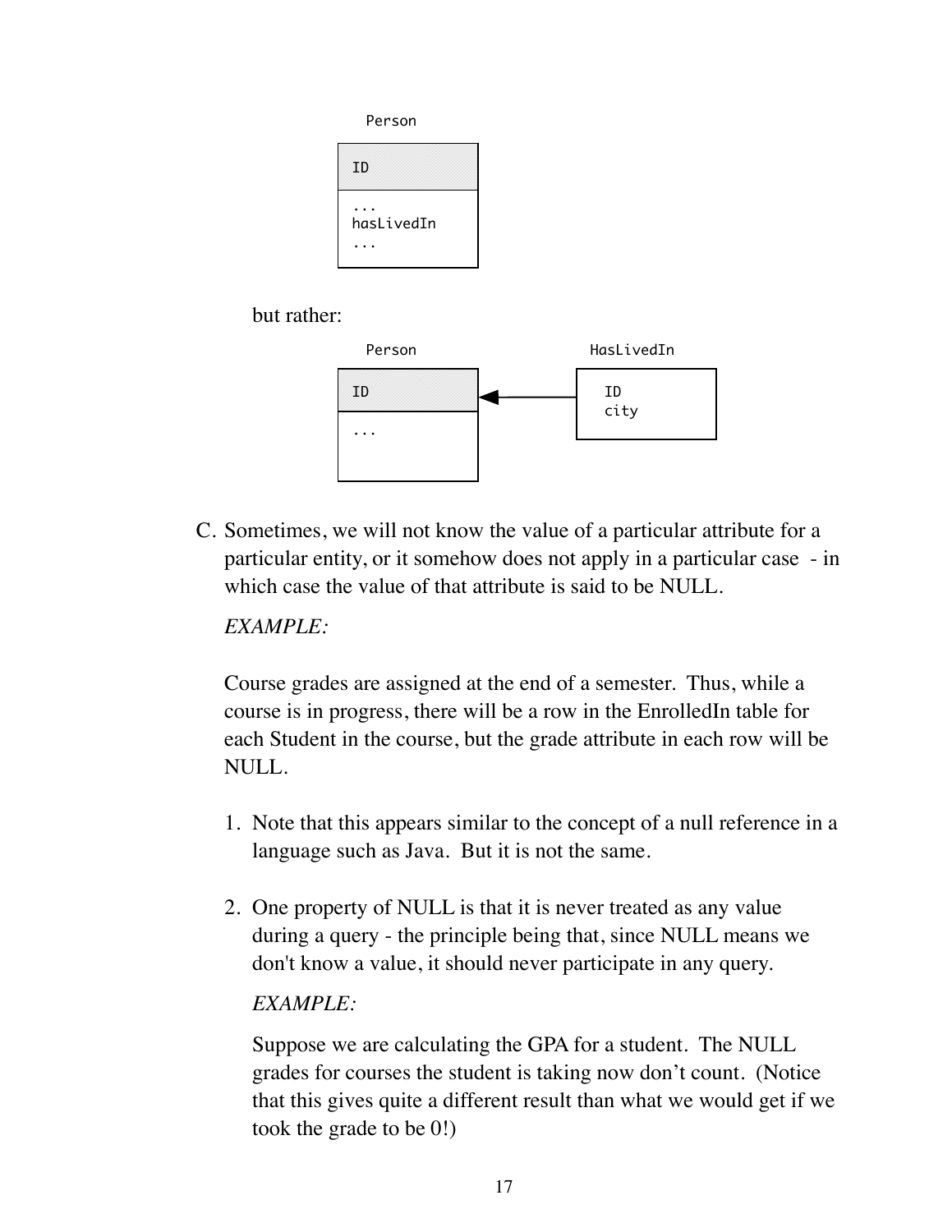(Contrast this with the null pointer exception you might get in Java if you tried to access an attribute whose value is null!)

- 3. If two different entities have the value NULL for some attribute, the two attributes are not considered equal - i.e. NULL never equals anything - even NULL.
- D. Sometimes, a given attribute can be calculated from other information in the database - in which case, instead of storing it we may compute it upon demand. Such an attribute is called a DERIVED attribute.

## *EXAMPLE:*

In a registration system, we may have tables Student, Course, and EnrolledIn. We may wish to include a "total enrolled" attribute for the Course table. This does not need to be an ordinary stored attribute; it can be a derived attribute that is calculated when needed by counting the number of EnrolledIn rows having that course's ID in them. (In a case like this, use of a derived attribute is not only a convenience, but also a good design practice - since it prevents the possibility of having inconsistent stored results if a row is inserted into/deleted from the EnrolledIn table but the enrollment count for the course is not updated.)

### V. **Representing Data using the Relational Model**

- A. We use the same basic approach to model entity objects as we use with OO:
	- 1. Identify the entities

- These will become relational database tables

- 2. Identify the relationships between the entities
	- a) 1:1 relationships can be represented using foreign keys